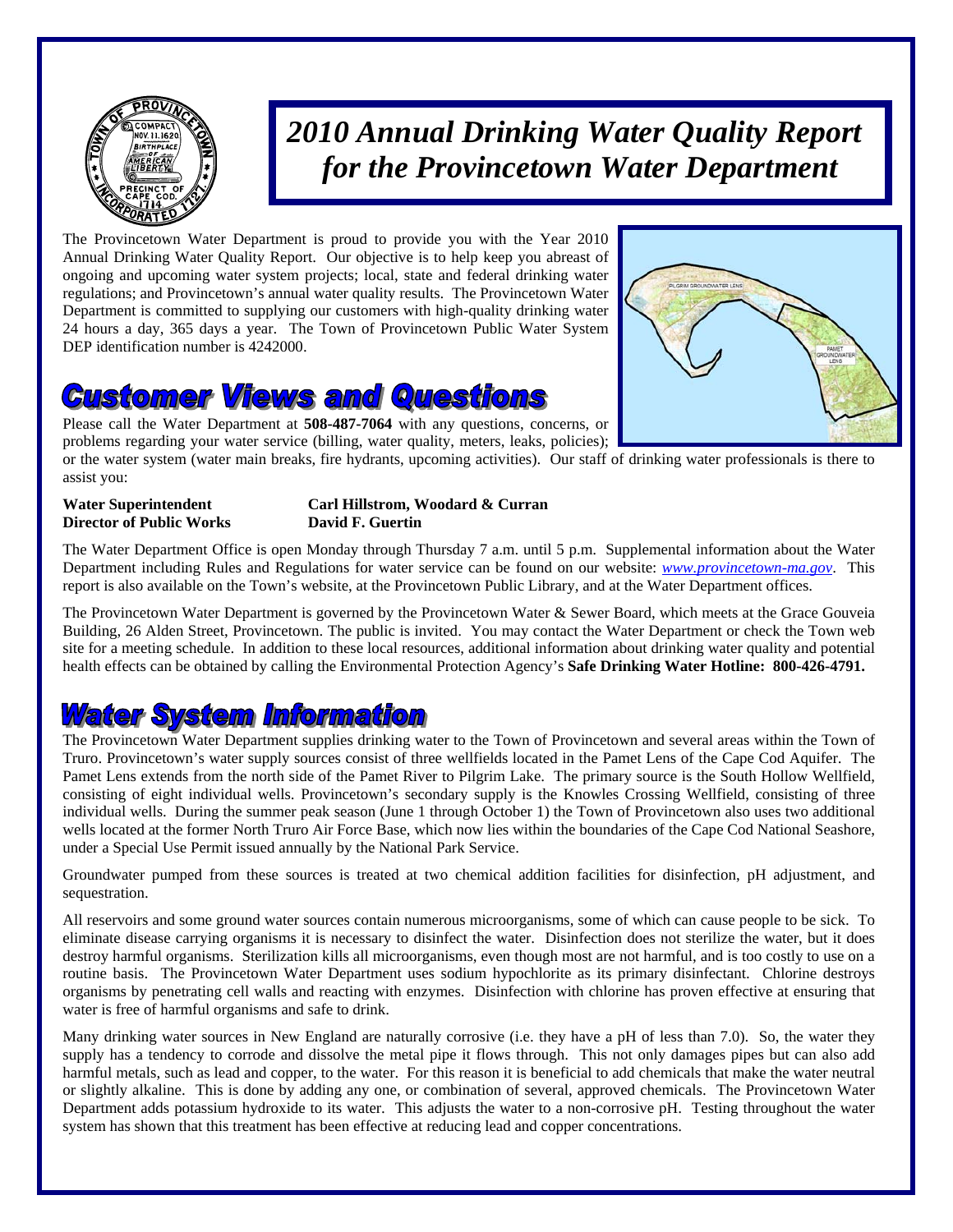Iron and manganese are often present in groundwater at levels that can discolor the water, or cause it to take on unpleasant odors or tastes. Even though the water may still be safe to drink, treatment is often desirable. Treatment consists of adding a polyphosphate to the water. This results in a chemical reaction, known as sequestration, which prevents the iron and manganese from forming nuisance particles.

All chemicals used for disinfection, pH adjustment, and sequestration are approved by one of the following organizations: National Sanitation Foundation (Now known as NSF International), or UL, both accredited by the American National Standards Institute (ANSI). Chemicals also have to meet performance standards established by the American Water Works Association.

Treated water from the wellfields is pumped into the water distribution network and delivered through a 12-inch transmission main traveling from South Hollow Road and along Shore Road in North Truro to the Provincetown town line. The water distribution system is made up of approximately 38 miles of pipe of varying size between 16-inches and 6-inches in diameter. The water distribution system also includes three water storage tanks: the Mt. Gilboa tank in the east end of Provincetown which has a capacity of approximately 2.7 million gallons; and the two Winslow Street tanks located adjacent to Veteran's Memorial School, which have capacities of 1.1 million gallons and 3.8 million gallons. Together these three water storage tanks provide water during peak hourly water demands and for fire protection.

# **ss-Commection Control**

A cross-connection is an existing or potential connection through which drinking water could be contaminated or polluted due to a backflow or backsiphonage. Regulations are specific as to the water supplier's and water user's responsibilities regarding crossconnection protection. The water supplier has the responsibility to prevent contamination of the water system from the source to the user's connection, and the user is responsible for keeping contaminants out of the water system from their connection. Common cross-connections are heating, cooling, fire protection, and irrigation systems. Garden hoses are a common source of cross-connection at our homes as they are often contaminated with soaps, cleaning chemicals, fertilizers, pool water, etc. The Provincetown Water Department recommends the installation of backflow prevention devices, such as a low cost hose bib vacuum breaker, for all inside and outside hose connections. You can purchase this at a hardware store or plumbing supply store.

The Provincetown Water Department maintains a State approved cross-connection program whereby all industrial, commercial, and institutional premises are surveyed for cross-connections and, when identified, mandates their elimination or the installation of appropriate cross-connection control device(s). For more information regarding cross-connection control, contact Carl Hillstrom at the Provincetown Water Department.

## **ource Water Assessment and Protection**

The Source Water Assessment and Protection (SWAP) program assesses the susceptibility of public water supplies to potential contamination by microbiological pathogens and chemicals. A susceptibility ranking of high was assigned to this system using information collected by the DEP. Pesticide storage and use, gas stations, junk yards and salvage yards, military facilities, and underground storage tanks were identified as sources of potentially significant contamination located within the source water areas. For more information, contact Carl Hillstrom. The complete SWAP report is available at the Water Department Office, 26 Alden Street or on the website *http://www.mass.gov/dep/water/drinking/4242000.pdf*.

# **Pulblic Health and Drinking Water**

The sources of drinking water **(**both tap water and bottled water**)** include rivers, lakes, streams, ponds, reservoirs, springs, and wells. As water travels over the surface of the land or through the ground, it dissolves naturally occurring minerals, and in some cases, radioactive material, and can pick up substances resulting from the presence of animals or from human activity.

Contaminants that may be present in source water include: **Microbial Contaminants**, such as viruses, and bacteria, that may come from sewage treatment plants, septic systems, agricultural livestock operations, and wildlife. **Pesticides and Herbicides**, which may come from a variety of sources such as agriculture, urban stormwater runoff, and residential uses. **Inorganic Contaminants**, such as salts and metals, which can be naturally-occurring or result from urban stormwater runoff, industrial, or domestic wastewater discharges, oil and gas production, mining, or farming. **Organic Chemical Contaminants**, including synthetic and volatile organic chemicals, which are by-products of industrial processes and petroleum production, and can also come from gas stations, urban stormwater runoff, and septic systems. **Radioactive Contaminants,** which can be naturally occurring or be the result of oil and gas production and mining activities.

**In order to ensure that tap water is safe** to drink, the State and EPA prescribe regulations that limit the amount of certain contaminants in water provided by public water systems. The Food and Drug Administration (FDA) and the Massachusetts Department of Public Health regulations establish limits for contaminants in bottled water that must provide the same protection for public health.

**Drinking water, including bottled water,** may reasonably be expected to contain at least small amounts of some contaminants. The presence of contaminants does not necessarily indicate that water poses a health risk. More information about contaminants and potential health effects can be obtained by calling the EPA's Safe Drinking Water Hotline (800-426-4791).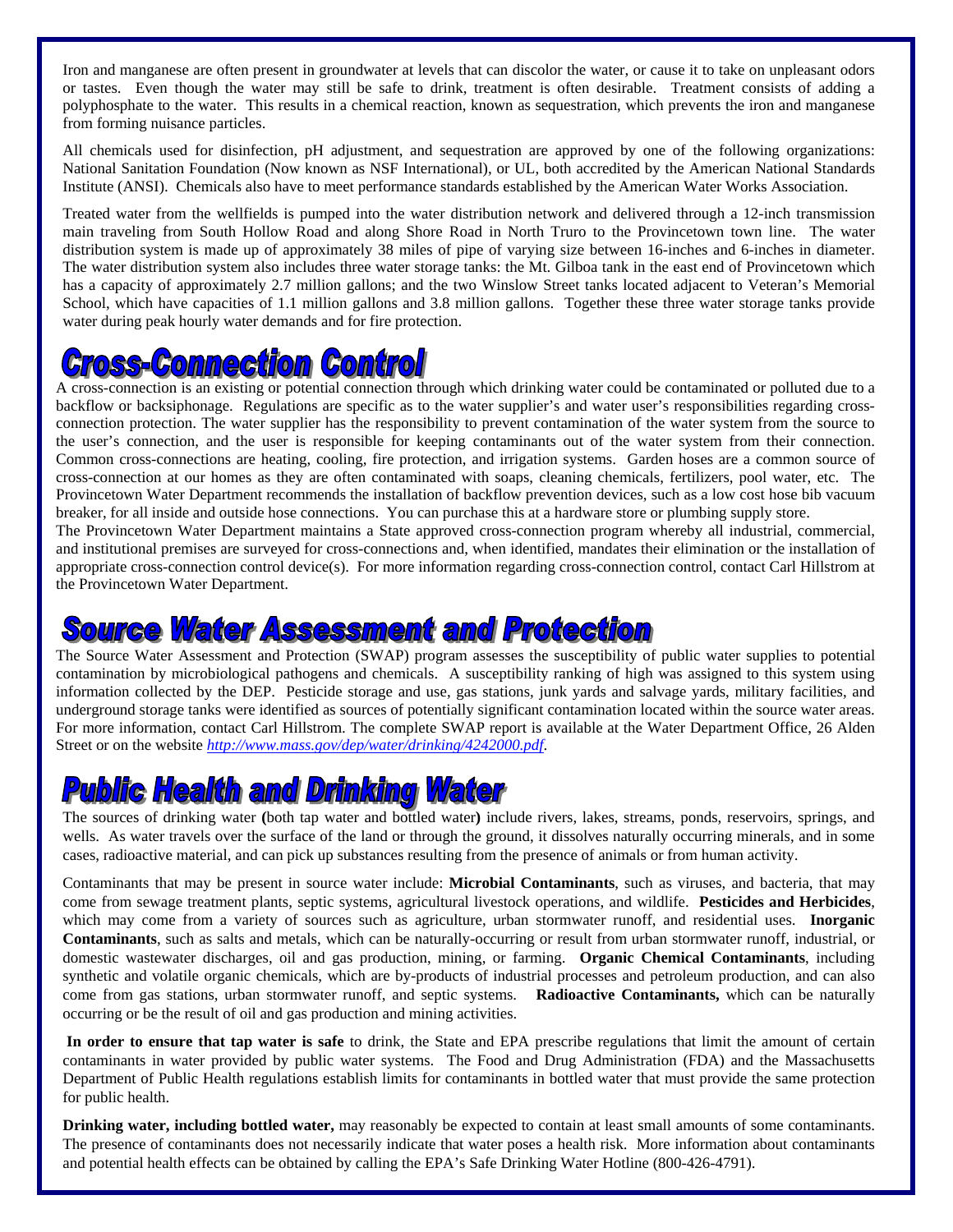**Some people may be more vulnerable** to contaminants in drinking water than the general population. Immuno-compromised persons such as persons with cancer undergoing chemotherapy, persons who have undergone organ transplants, people with HIV/AIDS or other immune system disorders, some elderly, and infants can be particularly at risk from infections. These people should seek advice about drinking water from their health care providers. EPA/Centers for Disease Control and Prevention (CDC) guidelines on appropriate means to lessen the risk of infection by *Cryptosporidium* and other microbial contaminates are available from the Safe Drinking Water Hotline (800-426-4791); Web page www.epa.gov/safewater) or the Massachusetts DEP (Southeast Regional office 508-946-2700; Web page www.state.ma.us/dep).

**If present, elevated levels of lead can cause serious health problems,** especially for pregnant women and young children. Lead in drinking water is primarily from materials and components associated with service lines and home plumbing. The Provincetown Water Department is responsible for providing high quality drinking water, but cannot control the variety of materials used in plumbing components. When your water is sitting for several hours, you can minimize the potential for lead exposure by flushing your tap for 30 seconds to 2 minutes before using water for drinking or cooking. If you are concerned about lead in your water, you may wish to have your water tested. Information on lead in drinking water, testing methods, and steps you can take to minimize exposure is available from the Safe Drinking Water Hotline or at http://www.epa.gov/safewater/lead.

## **Water Quality Summary**

The Water Department is committed to providing our customers with the highest quality drinking water that meets or exceeds State drinking water standards and performs regular sampling (monthly or more frequently) throughout the distribution system to monitor water quality. Over the course of the year the Water Department performs over 1,000 water analyses, testing for more than 120 different contaminants, to insure that our water meets these standards.

The following table lists all the drinking water contaminants that were detected during the 2010 calendar year or during the most recent sampling period within the past five years. These were the only contaminants detected in all the monitoring required by the State. The presence of these contaminants in the water does not necessarily indicate that the water poses a health risk. Unless otherwise noted, the data presented in this table is from testing done from January 1 through December 31, 2010. The State requires us to monitor for certain contaminants less often than once per year because the concentrations of these contaminants are not expected to vary significantly from year to year. Some of the data, though representative of the water quality, is more than one year old.

#### **Regulated Contaminants**

| Contaminant (units) | Date(s)<br>Sampled | <b>Highest</b><br>Level<br><b>Detected</b> | Range of<br><b>Detection</b> | MCL | <b>MCLG</b> | <b>Typical Source(s) of Contaminant</b>                                                        | Violation<br>Y/N |
|---------------------|--------------------|--------------------------------------------|------------------------------|-----|-------------|------------------------------------------------------------------------------------------------|------------------|
| Nitrate (ppm)       | 2010               | 0.58                                       | $0.34 - 0.58$                | 10  |             | Run-off from fertilizer; leaching from<br>septic tanks; sewage; erosion of natural<br>deposits |                  |

| Disinfectant and<br>Disinfection By-<br>Products (units) | Date(s)<br>Sampled | Highest<br>Annual<br>Average | Range of<br><b>Detection</b> | <b>MCL</b> | <b>MCLG</b> | <b>Typical Source(s) of Contaminant</b> | <b>Violation</b><br>Y/N |
|----------------------------------------------------------|--------------------|------------------------------|------------------------------|------------|-------------|-----------------------------------------|-------------------------|
| Chlorine (ppm)                                           | 2010               | 0.66                         | $0.20 - 1.67$                | $MRDL = 4$ | $MRDLG = 4$ | Water additive used to control microbes | N                       |
| <b>Total Trihalomethanes</b><br>(TTHMs) (ppb)            | 2010               | 7.13                         | $4 - 11$                     | 80         | N/A         | By-product of water chlorination        | N                       |
| Haloacetic Acids<br>$(HAA5)$ (ppb)                       | 2010               | 1.85                         | $ND - 7.5$                   | 60         | N/A         | By-product of water chlorination        | N                       |

| Contaminant (units) | Date(s)<br>Sample | 90th<br>Percentile | <b>Action Level</b> | <b>MCLG</b> | # of<br><b>Sites</b><br>Sampled | # of Sites<br>above the<br>AL | <b>Typical Source(s) of Contaminant</b>                                                                      |
|---------------------|-------------------|--------------------|---------------------|-------------|---------------------------------|-------------------------------|--------------------------------------------------------------------------------------------------------------|
| Lead (ppb)          | 2008              |                    | 15                  |             | 31                              |                               | Corrosion of household plumbing systems;<br>erosion of natural deposits                                      |
| Copper (ppm)        | 2008              | 0.17               | 1.3                 |             | 31                              |                               | Corrosion of household plumbing systems;<br>erosion of natural deposits; Leaching from<br>wood preservatives |